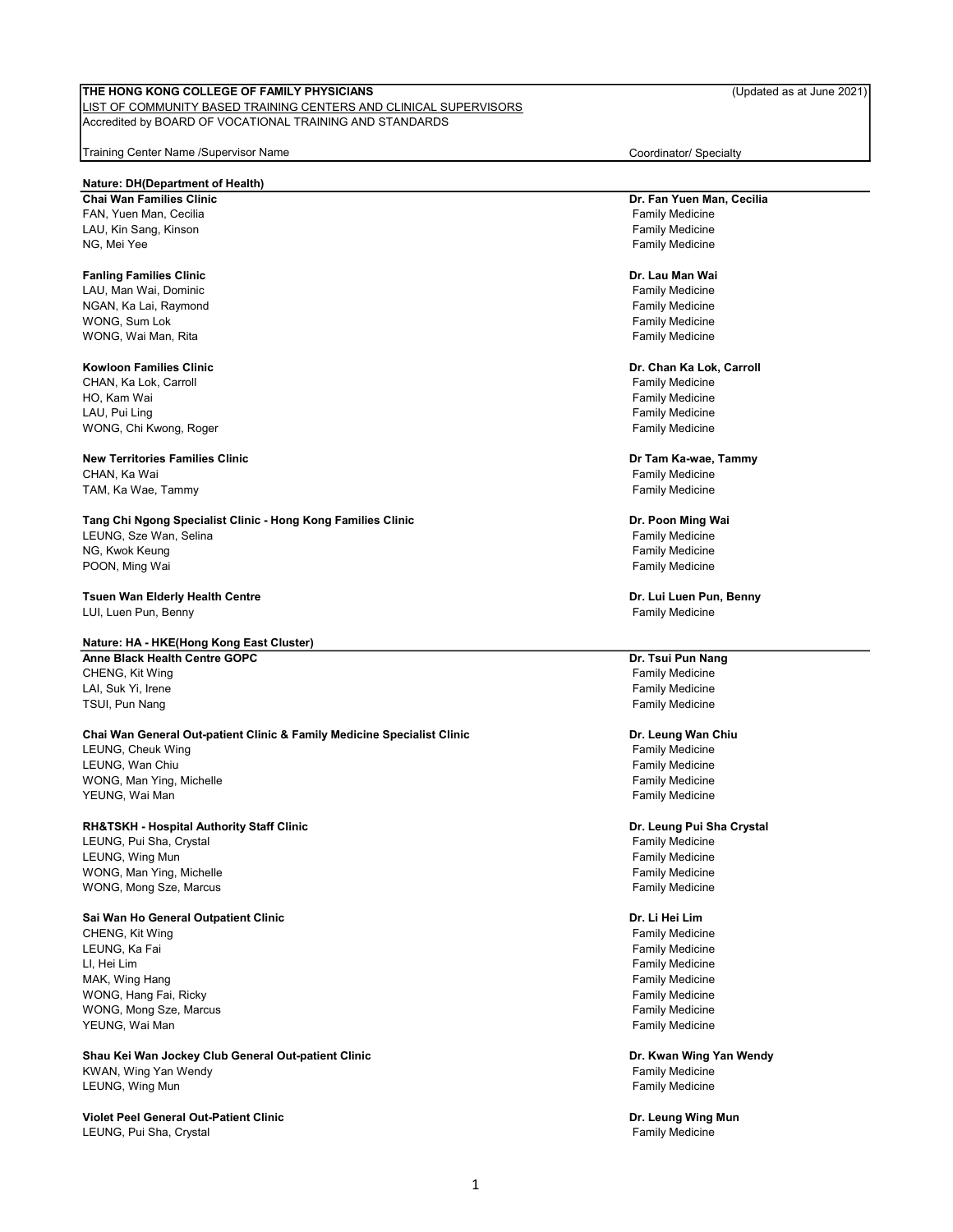#### LIST OF COMMUNITY BASED TRAINING CENTERS AND CLINICAL SUPERVISORS Accredited by BOARD OF VOCATIONAL TRAINING AND STANDARDS

#### Training Center Name /Supervisor Name Coordinator/ Specialty

LEUNG, Wing Mun **Family Medicine** LUI, How Mui **Family Medicine** wong, Mong Sze, Marcus Theory of Theory of Theory of Theory of Theory of Theory of Theory of Theory of Theory I<br>Family Medicine Family Medicine WU, Kwok Keung

#### Wan Tsui General Out-patient Clinic

LAI, Suk Yi, Irene Family Medicine WONG, Lai Cheung, Virginia Family Medicine Cheunes and Theoretic Cheunes and Theoretic Cheunes and Theoretic Cheunes and Theoretic Cheunes and Theoretic Cheunes and Theoretic Cheunes and Theoretic Cheunes and Theoretic Che

#### Nature: HA - HKW(Hong Kong West Cluster)

Aberdeen Jockey Club GOPC & FMSC CHEUNG, Chi Hong David Family Medicine CHEUNG, Ngai Fung Family Medicine<br>HO, Wang Fung, Desmond Family Medicine<br>HO, Wang Fung, Desmond Family Medicine HO, Wang Fung, Desmond KO, Wai Kit Family Medicine SIN, Ming Chuen Family Medicine Church Church Church Church Church Church Church Church Church Church Church Church Church Church Church Church Church Church Church Church Church Church Church Church Church Church Church C SY, Hung Pan, Jimmy Family Medicine SZE, Hon Ho **Family Medicine** WAN, Wing Fai **Family Medicine** Controller Controller Controller Controller Controller Controller Controller Controller Controller Controller Controller Controller Controller Controller Controller Controller Controller Con WONG, Wing Sze **Family Medicine** 

Central District Health Centre General Out-patient Clinic NGAI, Ka Ho Family Medicine

Kennedy Town Jockey Club General Out-patient Clinic wong, Wing Sze Family Medicine

Queen Mary Hospital, Hospital Authority Staff Clinic CHAN, Chin Ping **Family Medicine** 

#### Sai Ying Pun Jockey Club GOPC & FMSC

CHAN, Chin Ping Family Medicine CHAU, Kai Man Family Medicine CHENG, Chun Sing, David **Family Medicine** CHENG, Chun Sing, David Family Medicine CHEUNG, Man Ha Family Medicine CHOU, Chun Wing, Stephen KO, Wai Kit Family Medicine (Controlled a Maria Controlled a Maria Controlled a Maria Controlled a Maria Controlled a Maria Controlled a Maria Controlled a Maria Controlled a Maria Controlled a Maria Controlled a Maria Con KWONG, Siu Kei Alfred Family Medicine Control of the State of the State of the Family Medicine LAI, Sum Yin Family Medicine LEE, Ling Hin Family Medicine LUK, Kam Hung Family Medicine NG, Sze Wing, Catherine Family Medicine NGAI, Ka Ho Family Medicine PONG, Pong Family Medicine TSUI, Wing Sze, Wendy Family Medicine WANG, Hua Li **Family Medicine** 

Tung Wah Hospital - Out Patient Department LEE, Ling Hin Family Medicine

#### University of Hong Kong Family Medicine and Primary Care / Ap Lei Chau GOPC

HO, Wang Fung, Desmond Family Medicine LAM, Lo Kuen, Cindy Family Medicine LAM, Tai Pong Family Medicine SIN, Ming Chuen **Family Medicine** Family Medicine TSE, Tsui Yee, Emily Family Family Medicine WONG, Chi Wai, William Family Medicine Chi Mathematic Chi Mathematic Chi Mathematic Chi Mathematic Chi Mathematic Chi Mathematic Chi Mathematic Chi Mathematic Chi Mathematic Chi Mathematic Chi Mathematic Chi Mathematic Chi YU, Yee Tak, Esther Family Medicine

Nature: HA - KC(Kowloon Central Cluster)

Central Kowloon Health Centre CHAN, Ka Man Family Medicine KO, Siu Hin Family Medicine

Dr. Wong Lai Cheung Virginia

#### Dr. Cheung Ngai Fung

Dr. Sin Ka Ling

Dr. Wong Wing Sze

Dr. Chan Chin Ping

#### Dr. Chau Kai Man

Dr. Lee Ling Hin

#### Prof. Lam Lo Kuen, Cindy

Dr LAW Tung Chi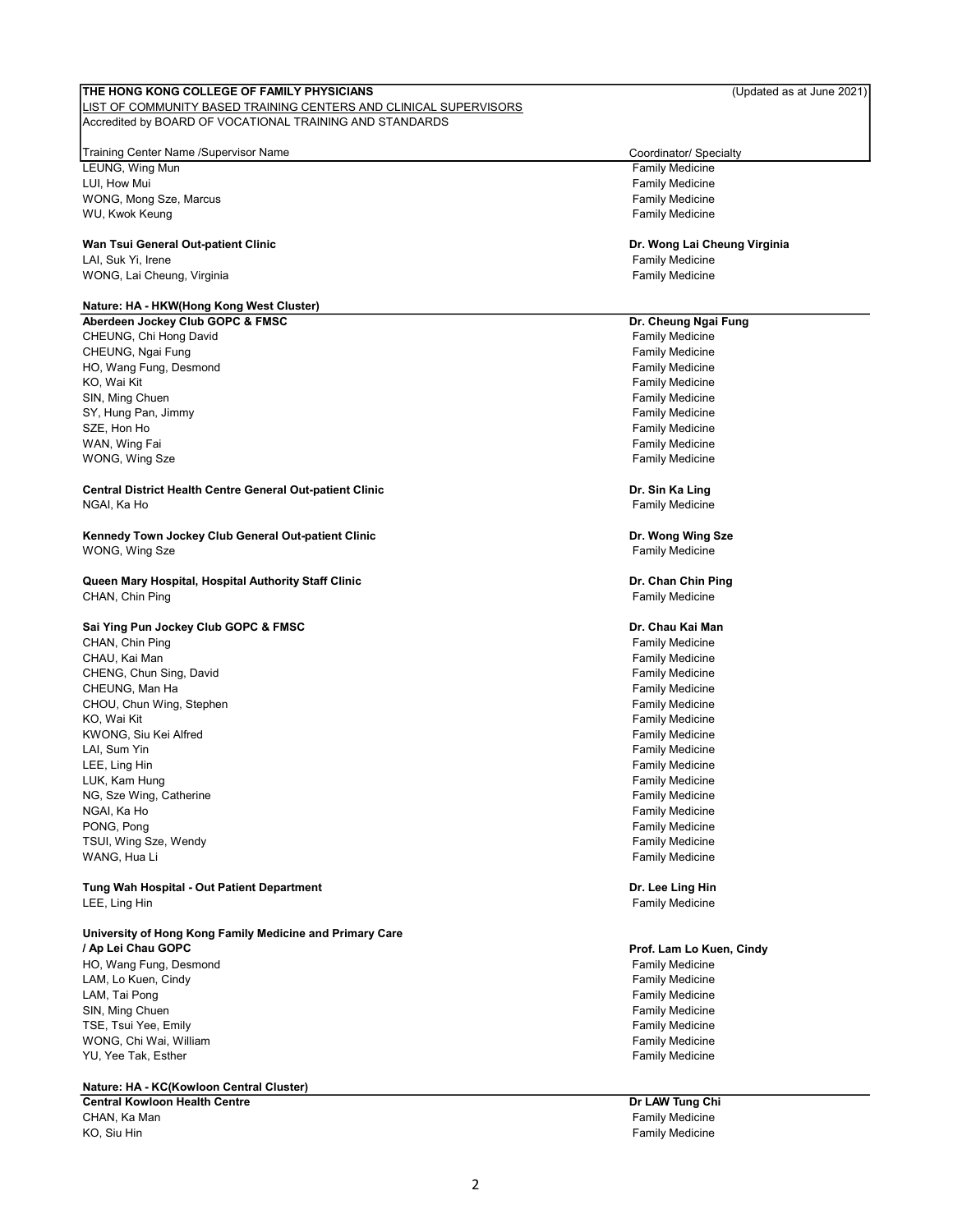#### LIST OF COMMUNITY BASED TRAINING CENTERS AND CLINICAL SUPERVISORS Accredited by BOARD OF VOCATIONAL TRAINING AND STANDARDS

#### Training Center Name /Supervisor Name Coordinator/ Specialty

LAW, Tung Chi **Family Medicine** LEUNG, To Fung Family Medicine LI, Yim Chu Family Medicine

#### East Kowloon General Out Patient Clinic

CHENG, Pui Sum, Cupid **Family Medicine** CHENG, Puis CHENG, Puis CHENG, Puis CHENG, Puis CHENG, Puis CHENG, Puis CH HO, Ka Ming Family Medicine LAI, Siu Wai Family Medicine LI, Wing Shun, Vincent Family Medicine LI, Yim Chu Family Medicine POON, Ting Kong Family Medicine

#### Hong Kong Buddhist Hospital - Family Medicine Clinic

CHAN, Ka Man Family Medicine CHAN, Sze Luen, David **Family Medicine** Family Medicine KO, Siu Hin Family Medicine LEUNG, To Fung Family Medicine TSE, Tak Kei Family Medicine

### Hung Hom General Out Patient Clinic

CHOI, Chuen Ming, Clarence Family Medicine KO, Siu Hin Family Medicine LEUNG, To Fung Family Medicine LI, Yim Chu Family Medicine OR, Ka Yan Family Medicine

#### Kwong Wah Hospital - General Out Patient Department

CHEN, Xiao Rui, Catherine Family Medicine HO, Ka Ming Family Medicine HUI, Lai Chi Family Medicine السلطة المستخدم المستخدم المستخدم المستخدم المستخدم المستخدم المستخدم المستخدم ال<br>NG VENTURA, Lorna المستخدم المستخدم المستخدم المستخدم المستخدم المستخدم المستخدم المستخدم المستخدم المستخدم ال NG VENTURA, Lorna OR, Ka Yan Family Medicine YIP, Pui Chuen Family Medicine

#### Lee Kee Memorial Dispensary

CHAN, Sze Luen, David CHAN, Sze Luen, David CHAN, Sze Luen, David CHAN, Sze Luen, David CHAN, Sze Luen, David KO, Siu Hin Family Medicine LAW, Tung Chi **Family Medicine** Chi Family Medicine Chi Family Medicine Chi Family Medicine LEUNG, To Fung Family Medicine LI, Yim Chu Family Medicine

#### Li Po Chun General Out-patient Clinic

CHEN. Xiao Rui, Catherine Family Medicine Family Medicine HO, Ka Ming Family Medicine HUI, Lai Chi Family Medicine LI, Yim Chu Family Medicine NG VENTURA, Lorna **Family Medicine** Control of the Control of the Control of the Control of the Control of the Control of the Control of the Control of the Control of the Control of the Control of the Control of the Contro

#### OLMH - Family Medicine Clinic and Integrated & Staff Clinic

CHAN, Mei Tak و CHAN, Mei Tak<br>CHAN, Wan Yee, Winnie و CHAN, Wan Yee, Winnie CHAN, Wan Yee, Winnie CHOY, Pui Sang, Ignatius Family Medicine HO, Ka Ming Family Medicine HUNG, Lok Lam Susanna Family Medicine LI, Wing Shun, Vincent Family Medicine POON, Ting Kong Family Medicine Control of the Control of the Control of Tamily Medicine Family Medicine TAM, John Hugh Family Medicine

#### Queen Elizabeth Hospital - HA Staff Clinic & FM Integrated Clinic

CHAN, King Hong Family Medicine<br>The CHAN, King Hong Family Medicine<br>Family Medicine KWONG, Hon Kei **Family Medicine** Control of the Control of the Control of the Control of Tamily Medicine Control of the Control of the Control of the Control of the Control of the Control of the Control of the Control of t LAW, Tung Chi **Family Medicine** Chi Family Medicine Chi Family Medicine

**Family Medicine** 

#### Dr LAI Siu Wai

#### Dr Chan Ka Man

#### Dr CHOI Chuen Ming Clarence

#### Dr. Ho Ka Ming, Ken

#### Dr. Chan Sze Luen David

#### Dr. Hui Lai Chi

#### Dr CHOY Pui Sang Ignatius

#### Dr TAM John Hugh

**Family Medicine**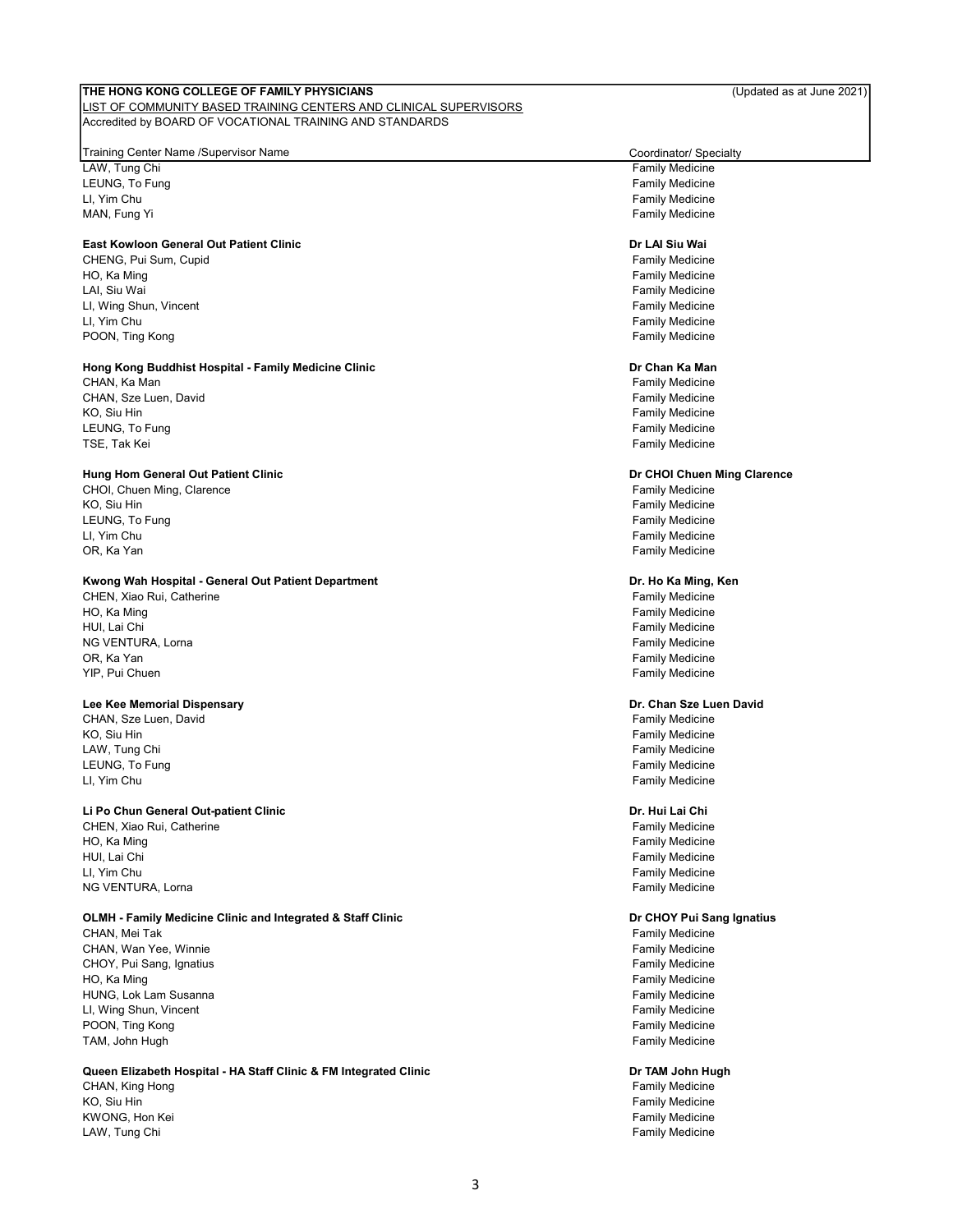#### LIST OF COMMUNITY BASED TRAINING CENTERS AND CLINICAL SUPERVISORS Accredited by BOARD OF VOCATIONAL TRAINING AND STANDARDS

#### Training Center Name /Supervisor Name Coordinator/ Specialty

LEUNG, To Fung Family Medicine LI, Yim Chu Family Medicine TAM, John Hugh Family Medicine TAM, Wah Kit Family Medicine

#### Robert Black General Out-patient Clinic

HO, Ka Ming Family Medicine LI, Wing Shun, Vincent Family Medicine LI, Yim Chu Family Medicine POON, Ting Kong Family Medicine Control of the Congress of Transaction Congress of Transaction Congress of Transaction Congress of Transaction Congress of Transaction Congress of Transaction Congress of Transaction Congres

#### Shun Tak Fraternal Association Leung Kau Kui Clinic GOPC

CHOI, Chuen Ming, Clarence CHOI, Chuen Ming, Clarence Family Medicine<br>The Family Medicine Family Medicine Family Medicine LAM, Tak Man, Catherine **Family Medicine** Family Medicine LEUNG, To Fung Family Medicine LI, Yim Chu Family Medicine WONG, Kwai Sheung Family Medicine

#### Wang Tau Hom Jockey Club General Out-Patient Clinic

CHAN, Mei Tak Family Medicine HO, Ka Ming Family Medicine HUI, King Wai Family Medicine LI, Wing Shun, Vincent Family Medicine

#### Wu York Yu General Outpatient Clinic

CHAN, Mei Tak Family Medicine HO, Ka Ming Family Medicine HUNG, Lok Lam Susanna Family Medicine LI, Wing Shun, Vincent **Family Medicine** Family Medicine

#### Yau Ma Tei Jockey Club General Out-Patient Clinic

CHEN, Xiao Rui, Catherine Family Medicine CHOI, Chuen Ming, Clarence Family Medicine KWONG, Hon Kei Family Medicine LAM, Tak Man, Catherine LAW, Tung Chi **Family Medicine** Chi Family Medicine Chi Family Medicine Chi Family Medicine LEUNG, To Fung **Family Medicine** Control of the United States of the United States of the States of Tamily Medicine LI, Yim Chu Family Medicine TAM, John Hugh Family Medicine TAM, Wah Kit Family Medicine TSE, Tak Kei Family Medicine (1999) and the state of the state of the state of the state of the state of the state of the state of the state of the state of the state of the state of the state of the state of the state of WONG, Kwai Sheung Family Medicine

### Nature: HA - KE(Kowloon East Cluster)

Kwun Tong Community Health Centre KWAN, Yu **Family Medicine** TOO, Lai Chong Family Medicine

Lam Tin Polyclinic General Out Patient Clinic CHAN, Ngai Ping Family Medicine CHAN, Ngai Ping Family Medicine CHAN, Pui Wai **Family Medicine** CHAN, Pui Wai Family Medicine FUNG, Hoi Tik Family Medicine

Mona Fong General Out-patient Clinic LUK, Man Hei, Matthew Family Medicine

Ngau Tau Kok Jockey Club General Out Patient Clinic WONG, Kwai Wing Family Medicine Control of the Control of the Control of the Control of Table Tamily Medicine wONG, Sze Nga Family Medicine (1999) which is a state of the state of the state of the state of the state of the state of the state of the state of the state of the state of the state of the state of the state of the state WONG, Tak Lung Family Medicine

Tseung Kwan O Jockey Club General Out Patient Clinic CHAN, Pang Fai **Family Medicine** CHAN, Pang Fai Family Medicine

#### Dr Poon Ting Kong

#### Dr LAM Tak Man Catherine

**Family Medicine** 

#### Dr. Hui King Wai

#### Dr Hung Lok Lam Susanna

#### Dr. Leung To Fung

Dr. Too Lai Chong

Dr. Fung Hoi Tik

Dr. Luk Man Kei, Matthew

# Dr. Wong Kwai Wing

Dr. Lai Kit Ping, Loretta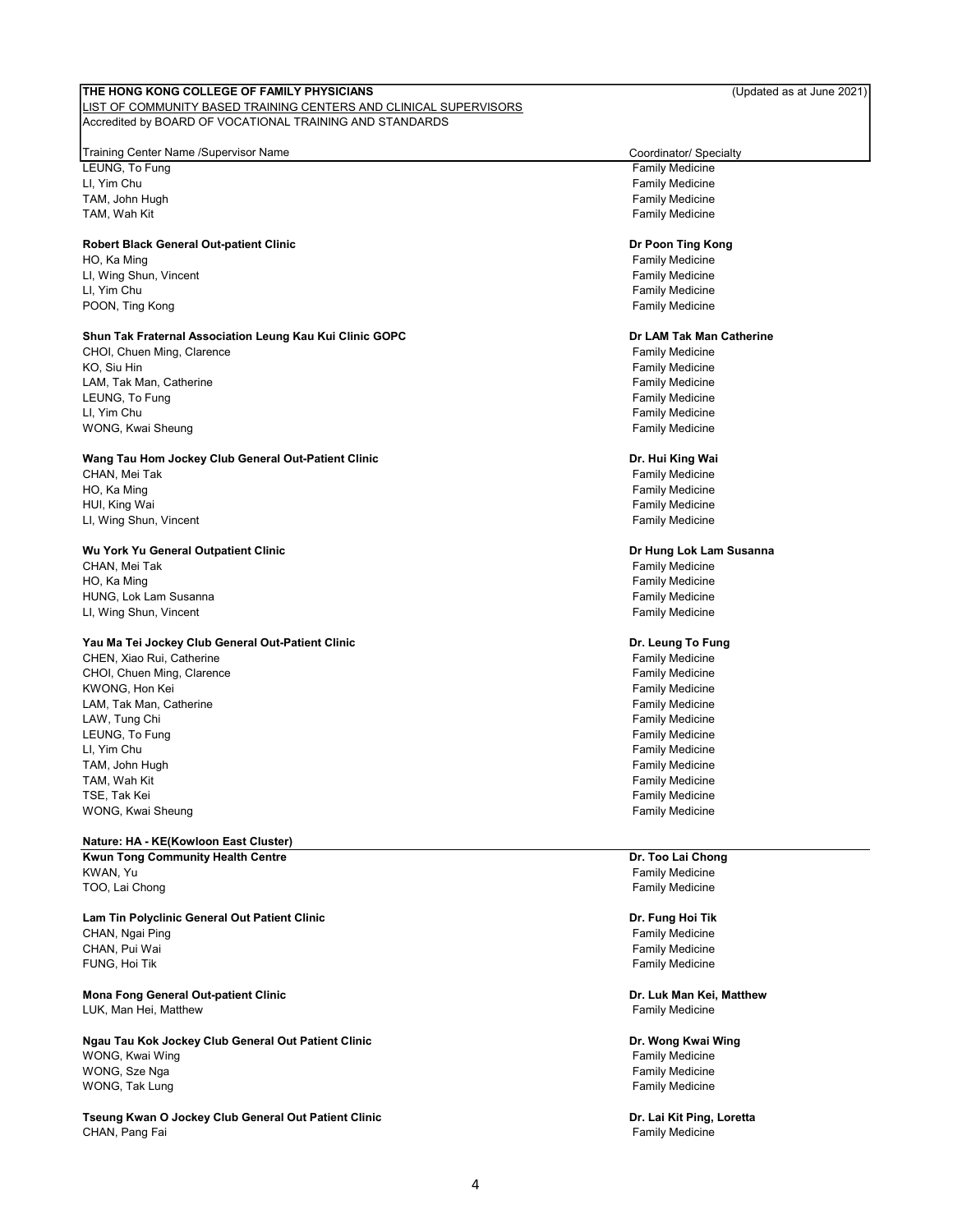#### LIST OF COMMUNITY BASED TRAINING CENTERS AND CLINICAL SUPERVISORS Accredited by BOARD OF VOCATIONAL TRAINING AND STANDARDS

#### Training Center Name /Supervisor Name Coordinator/ Specialty

LAI, Kit Ping, Loretta **Family Medicine** Family Medicine TSANG, Ming Lam Family Medicine and the state of the state of the state of the state of the state of the state of the state of the state of the state of the state of the state of the state of the state of the state of the YEUNG, Sze Wai **Family Medicine** Control of the Material State of the Material State of the Material State of the Material State of the Material State of the Material State of the Material State of the Material State of th

#### UCH - HA Staff Clinic & Family Medicine Specialist Clinic

CHAO, Vai Kiong, David **Family Medicine** CHAO, Vai Kiong, David Family Medicine WONG, Tseng Kwong **Family Medicine** Control of the Security Medicine Control of the Security Medicine YAU, Lai Mo Family Medicine

#### Nature: HA - KW(Kowloon West Cluster)

Caritas Medical Centre - General Practice Clinic CHAN, Chi Wai, Edmond FOK, Peter Anthony LUK, Wan NG, Ching Luen SHUEN, Chuen Kwok, Mariana YIU, Yuk Kwan

#### Cheung Sha Wan Jockey Club General Out-patient Clinic

CHAN, Chi Wai, Edmond CHU, Lai Shan KWAN, Sin Man LEE, Kit Yan LUK, Wan SY, Wing Man YIU, Yuk Kwan

#### Ha Kwai Chung General Out Patient Clinic

DAO, Man Chi FU, Sau Nga IP, Yan Yan LUK, Wan SIU, Samuel Ji-Sum TAM, Ho Shan

#### North Lantau Hospital C**o**mmunity Health Centre CHOW, Sheung Yan, Alex

LAM, Hiu Lam YIU, Yuk Kwan

#### Tsing Yi Town General Out-patient Clinic

IP, Yan Yan LEE, Kit Yan LUK, Wan NG, Ming Shing TAM, Ho Shan

#### West Kowloon General Out Patient Clinic

CHAN, Chi Wai, Edmond CHEUNG, Kwok Leung, Sydney CHEUNG, Wing Wo LEE, Wing Yi SHUEN, Chuen Kwok, Mariana

### Yan Chai Hospital - General Practice Clinic

CHAN, Chi Wai, Edmond CHEUNG, Mei Yee LEE, Kit Yan LUK, Wan TAM, Chung Yin, Janet YIU, Ming Pong YIU, Yuk Kwan

#### Nature: HA - NTE(New Territory East Cluster)

### Dr. Chao V K David

### Dr. Fok Peter Anthony

Family Medicine Family Medicine Family Medicine Family Medicine Family Medicine Family Medicine

#### Dr. Sy Wing Man

Family Medicine Family Medicine Family Medicine Family Medicine Family Medicine Family Medicine Family Medicine

#### Dr. Fu Sau Nga

Family Medicine Family Medicine Family Medicine Family Medicine Family Medicine Family Medicine

#### Family Medicine Dr. Lam Hiu Lam

Family Medicine Family Medicine

#### Dr Ng Ming Shing

Family Medicine Family Medicine Family Medicine Family Medicine Family Medicine

#### Dr. Cheung Kwok Leung

Family Medicine Family Medicine Family Medicine Family Medicine Family Medicine

### Dr. Yiu Ming Pong

Family Medicine Family Medicine Family Medicine Family Medicine Family Medicine Family Medicine Family Medicine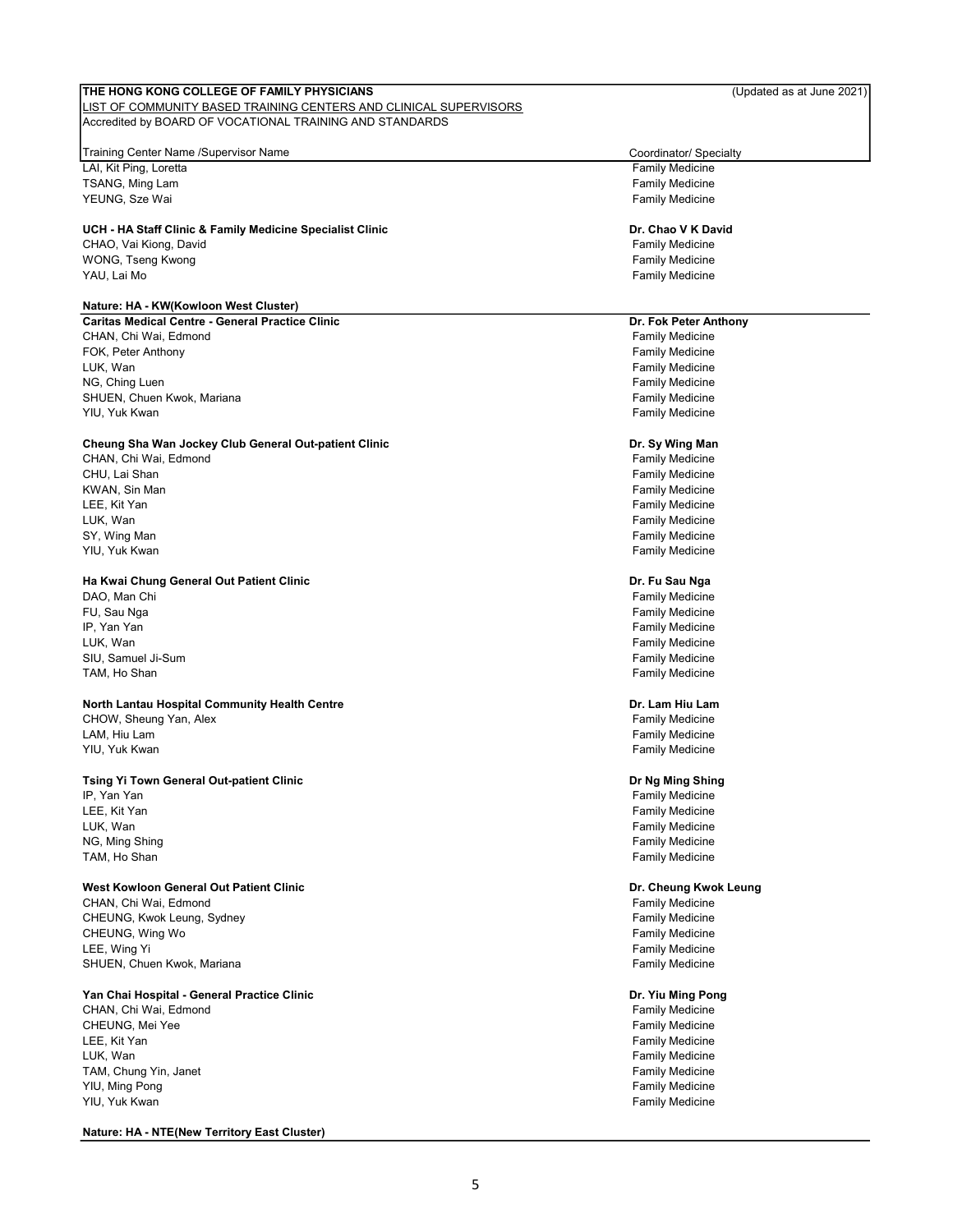#### LIST OF COMMUNITY BASED TRAINING CENTERS AND CLINICAL SUPERVISORS Accredited by BOARD OF VOCATIONAL TRAINING AND STANDARDS

#### Training Center Name /Supervisor Name Coordinator/ Specialty

Fanling Family Medicine Center CHAN, Man Hung, Jeff Family Medicine CHENG, Cheuk Hong Family Medicine CHOW, Tsz Ling **Family Medicine** CHOW, The CHOW of the CHOW of the CHOW of the CHOW of the CHOW of the CHO of the CHO of the CHO of the CHO of the CHO of the CHO of the CHO of the CHO of the CHO of the CHO of the CHO of th CHUNG, Kin Wing Family Medicine CHUNG, Kin Wing Family Medicine CHUNG, Wai Ho Family Medicine LEUNG, Shuk Yun Family Medicine TSE, Wan Ying Family Medicine Control of the Control of the Control of Table Table Table Table Table Table Table Table Table Table Table Table Table Table Table Table Table Table Table Table Table Table Table Table Table T WONG, Chi Lung **Family Medicine** WONG, Kwok, Kitty **Family Medicine** Control of the Material Control of the Material Control of the Material Control of the Material Control of the Material Control of the Material Control of the Material Control of the Mat YEUNG, Chi Keung **Family Medicine** Family Medicine

#### Lek Yuen General Outpatient Clinic

CHOI, Yue Kwan Family Medicine CHOI, Yue Kwan Family Medicine FUNG, Pak Kei Family Medicine NG, Tze King, Peter Family Medicine

#### Ma On Shan Family Medicine Centre

CHAN, Ting Bong Family Medicine CHOW, Kam Fai **Family Medicine** CHOW, Kam Fai Family Medicine LEUNG, Wing Kit **Family Medicine Contract Contract Contract Contract Contract Contract Contract Contract Contract Contract Contract Contract Contract Contract Contract Contract Contract Contract Contract Contract Contrac** SO, Fong Tat **Family Medicine** Control of the South Association of the South Association of the South Association of the South Association of the South Association of the South Association of the South Association of the S

#### Prince of Wales Hospital - Family Medicine Clinic & Integrated & Staff Clinic

CHAN, Yuen Yan Family Medicine CHEUK, Christina **Family Medicine** Family Medicine HO, Wing Man Family Medicine and the state of the state of the state of the state of the state of the state of the state of the state of the state of the state of the state of the state of the state of the state of the sta LAM, Tsan, Augustine Family Medicine LEE, Albert Family Medicine LEE, Man Kei **Family Medicine** Controller Controller Controller Controller Controller Controller Controller Controller Controller Controller Controller Controller Controller Controller Controller Controller Controller Cont LEUNG, Kwan Wa, Maria Family Medicine YU, Sze Kai, Frances **Family Medicine** Family Medicine

#### Wong Siu Ching Family Medicine Centre

CHAN, Lit Ping Family Medicine CHEUNG, Hard King کار (CHEUNG) (CHEUNG) کاری است که است که است که است که در است که است که است که است که است که<br>HUI, Ming Tung, Eric HUI, Ming Tung, Eric LAU, Chi Hung Family Medicine LEE, Chik Pui Family Medicine WONG, Kwok Hoi **Family Medicine** WONG, Kwok Hoi Family Medicine

#### Yuen Chau Kok General Out-Patient Clinic NG, Tze King, Peter Family Medicine Control of the State of the State of Tamily Medicine WONG, Pak Kin Family Medicine

#### Nature: HA - NTW(New Territory West Cluster)

Madam Yung Fung Shee Health Center CHAN, Ka Ho Family Medicine CHAN, Man Li **Family Medicine** CHAN, Man Li Family Medicine CHAN, Yin Hang Family Medicine CHENG, Sai Yip, Ronald Family Medicine CHU, Tsun Kit Family Medicine HUNG, Chi Bun Family Medicine IP, Chung Ho, Ronald **Family Medicine Family Medicine** KWOK, Vincci **Family Medicine** Control of the Control of the Control of the Control of Tamily Medicine LEE, Hoi Ying Family Medicine LEE, Kar Fai Family Medicine LIANG, Jun Family Medicine NG, Mei Po, Jackie Family Medicine Family Medicine NG, Yeung Shing Family Medicine SZE, Chung Fai **Family Medicine** Control of the Samuel Control of the Samuel Control of Tamily Medicine TANG, Kin Sze Family Medicine TO, Kit Yuk, Dorothy **Family Medicine** Contact the Contact of Contact Contact Contact Contact Contact Contact Contact Contact Contact Contact Contact Contact Contact Contact Contact Contact Contact Contact Contact Contact TSE, Hing Choi Family Medicine (1999) and the state of the state of the state of the state of the state of the state of the state of the state of the state of the state of the state of the state of the state of the state o

Dr. Leung Shuk Yun

#### Dr Leung Kwan Wa Maria

#### Dr. Leung Wing Kit

#### Dr. Lee Man Kei

#### Dr Li Heung Wing

#### Dr Ng Tze King Peter

### Dr. Wong Man Kin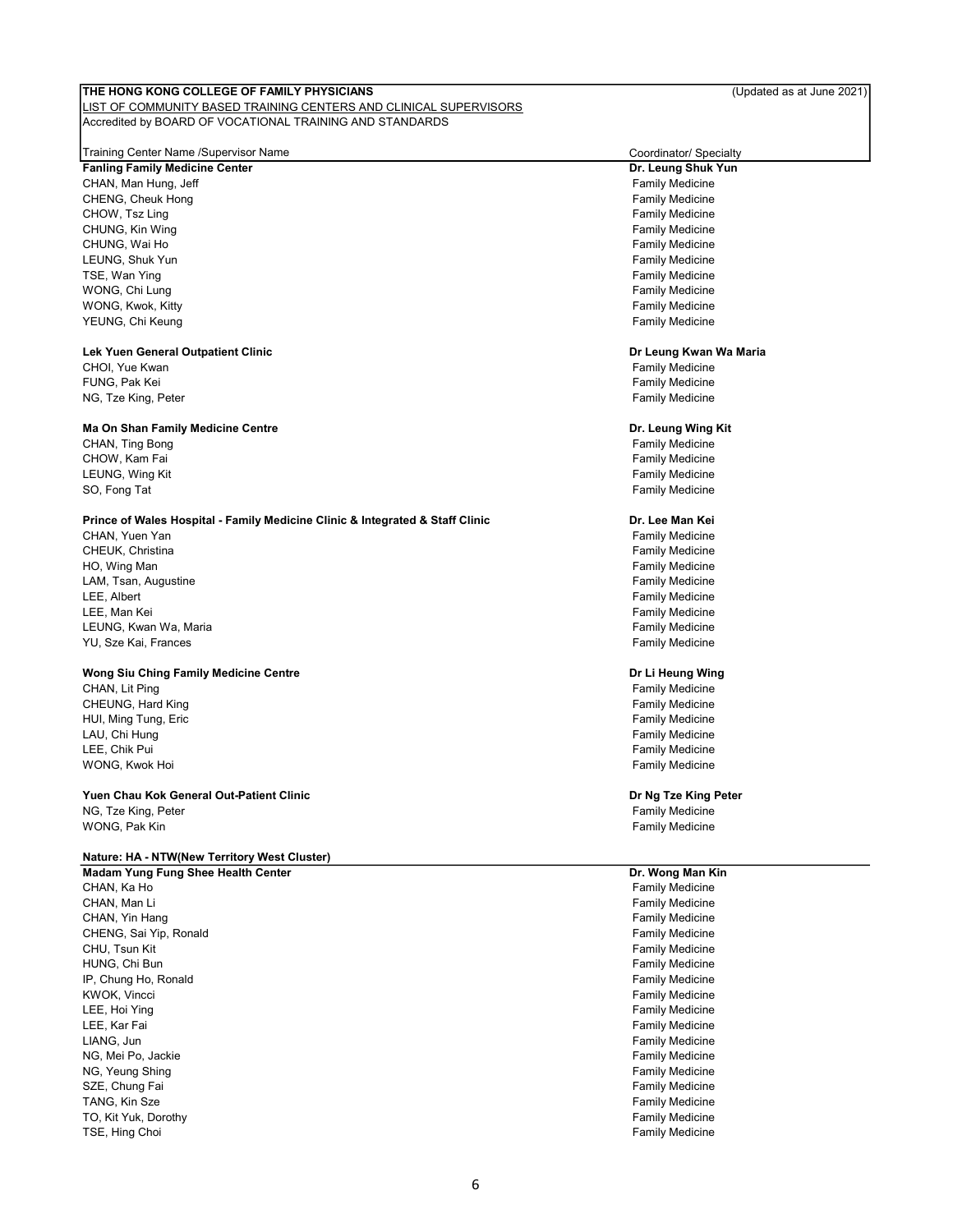### LIST OF COMMUNITY BASED TRAINING CENTERS AND CLINICAL SUPERVISORS Accredited by BOARD OF VOCATIONAL TRAINING AND STANDARDS

| Training Center Name /Supervisor Name               | Coordinator/ Specialty                           |
|-----------------------------------------------------|--------------------------------------------------|
| TSE, Sut Yee                                        | <b>Family Medicine</b>                           |
| TSUI, Felix                                         | <b>Family Medicine</b>                           |
| WONG, Chun Fai                                      | <b>Family Medicine</b>                           |
| WONG, Fai Ying                                      | <b>Family Medicine</b>                           |
| WONG, Man Kin                                       | <b>Family Medicine</b>                           |
| YIM, Chi Ling                                       | <b>Family Medicine</b>                           |
| YIP, Chun Kong                                      | <b>Family Medicine</b>                           |
| YU, Pui Hang                                        | <b>Family Medicine</b>                           |
|                                                     |                                                  |
| Pok Oi Hospital - Family Medicine Specialist Clinic | Dr. Cheng Sai Yip Ronald                         |
| CHAN, Ka Ho                                         | <b>Family Medicine</b>                           |
| CHAN, Man Li                                        | <b>Family Medicine</b>                           |
| CHAN, Yin Hang                                      | <b>Family Medicine</b>                           |
| CHENG, Sai Yip, Ronald                              | <b>Family Medicine</b>                           |
| CHU, Tsun Kit                                       | <b>Family Medicine</b>                           |
| HUNG, Chi Bun                                       | <b>Family Medicine</b>                           |
| IP, Chung Ho, Ronald                                | <b>Family Medicine</b>                           |
| KWOK, Vincci                                        | <b>Family Medicine</b>                           |
| LEE, Hoi Ying                                       | <b>Family Medicine</b>                           |
| LEE, Kar Fai                                        | <b>Family Medicine</b>                           |
| LIANG, Jun                                          | <b>Family Medicine</b>                           |
| NG, Mei Po, Jackie                                  | <b>Family Medicine</b>                           |
| NG, Yeung Shing                                     | <b>Family Medicine</b>                           |
| SZE, Chung Fai                                      | <b>Family Medicine</b>                           |
| TANG, Kin Sze                                       | <b>Family Medicine</b>                           |
| TO, Kit Yuk, Dorothy                                | <b>Family Medicine</b>                           |
| TSE, Hing Choi                                      | <b>Family Medicine</b>                           |
| TSE, Sut Yee                                        | <b>Family Medicine</b>                           |
| TSUI, Felix                                         | <b>Family Medicine</b>                           |
| WONG, Chun Fai                                      | <b>Family Medicine</b>                           |
| WONG, Fai Ying                                      | <b>Family Medicine</b>                           |
| WONG, Man Kin                                       | <b>Family Medicine</b>                           |
| YIM, Chi Ling<br>YIP, Chun Kong                     | <b>Family Medicine</b><br><b>Family Medicine</b> |
| YU, Pui Hang                                        | <b>Family Medicine</b>                           |
|                                                     |                                                  |
| Tin Shui Wai (Tin Yip Road) Community Health Centre | Dr. Chan Yin Hang                                |
| CHAN, Ka Ho                                         | <b>Family Medicine</b>                           |
| CHAN, Man Li                                        | <b>Family Medicine</b>                           |
| CHAN, Yin Hang                                      | <b>Family Medicine</b>                           |
| CHENG, Sai Yip, Ronald                              | <b>Family Medicine</b>                           |
| CHU, Tsun Kit                                       | <b>Family Medicine</b>                           |
| HUNG, Chi Bun                                       | <b>Family Medicine</b>                           |
| IP, Chung Ho, Ronald                                | <b>Family Medicine</b>                           |
| KWOK, Vincci                                        | <b>Family Medicine</b>                           |
| LEE, Hoi Ying                                       | <b>Family Medicine</b>                           |
| LEE, Kar Fai                                        | <b>Family Medicine</b>                           |
| LIANG, Jun                                          | <b>Family Medicine</b>                           |
| NG, Mei Po, Jackie                                  | <b>Family Medicine</b>                           |
| NG, Yeung Shing                                     | <b>Family Medicine</b>                           |
| SZE, Chung Fai                                      | <b>Family Medicine</b>                           |
| TANG, Kin Sze                                       | <b>Family Medicine</b>                           |
| TO, Kit Yuk, Dorothy                                | <b>Family Medicine</b>                           |
| TSE, Hing Choi                                      | <b>Family Medicine</b>                           |
| TSE, Sut Yee                                        | <b>Family Medicine</b>                           |
| TSUI, Felix                                         | <b>Family Medicine</b>                           |
| WONG, Chun Fai                                      | <b>Family Medicine</b>                           |
| WONG, Fai Ying                                      | <b>Family Medicine</b>                           |
| WONG, Man Kin                                       | <b>Family Medicine</b>                           |
| YIM, Chi Ling                                       | <b>Family Medicine</b>                           |
| YIP, Chun Kong                                      | <b>Family Medicine</b>                           |
| YU, Pui Hang                                        | <b>Family Medicine</b>                           |

Tin Shui Wai Health Centre (Tin Shui Road) **Dr. Hung Chi Bung Chi Bung Chi Bung Chi Bung** Chi Bung Chi Bung Chi Bun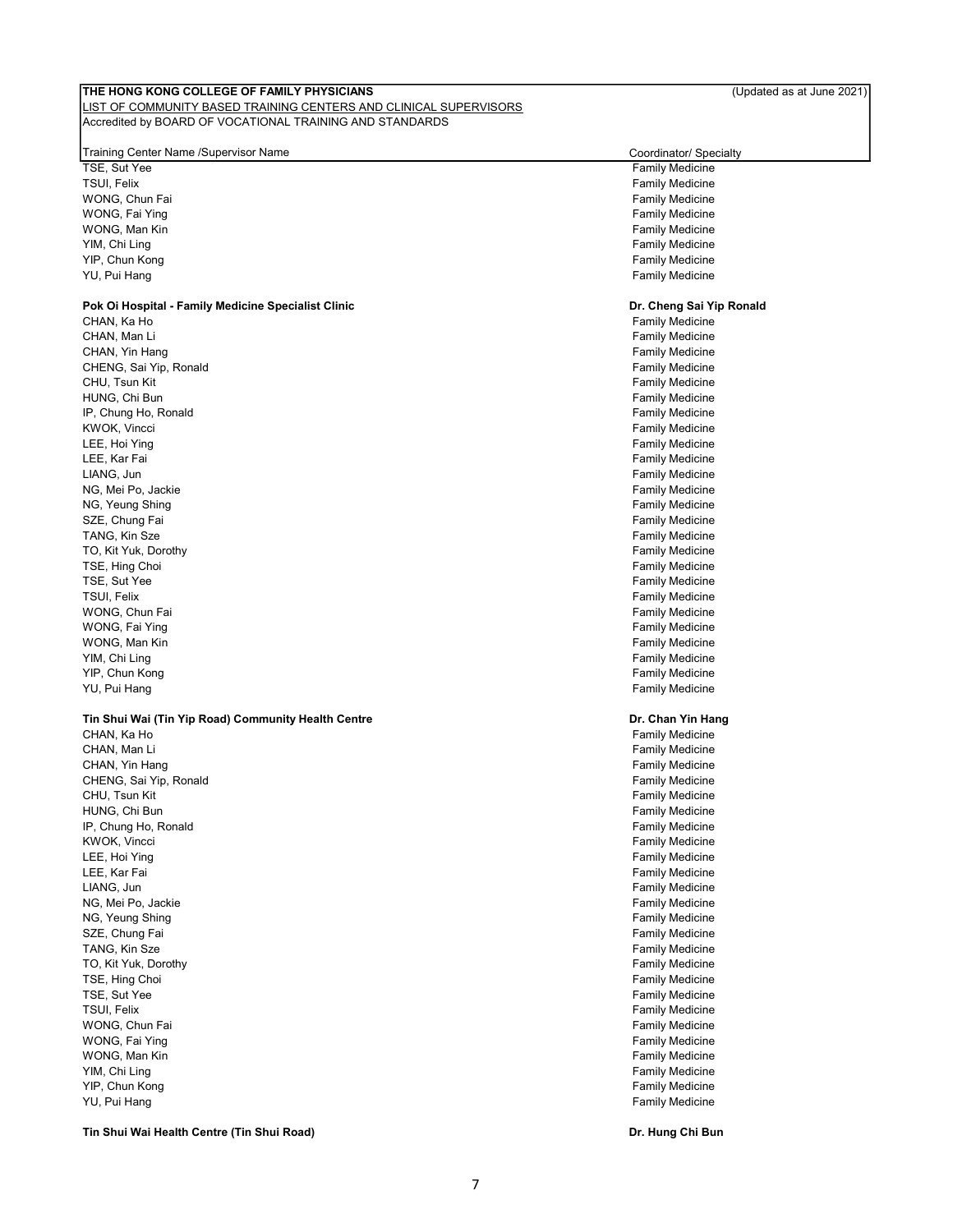#### LIST OF COMMUNITY BASED TRAINING CENTERS AND CLINICAL SUPERVISORS Accredited by BOARD OF VOCATIONAL TRAINING AND STANDARDS

| Training Center Name /Supervisor Name                                   | Coordinator/ Specialty                           |
|-------------------------------------------------------------------------|--------------------------------------------------|
| CHAN, Ka Ho                                                             | <b>Family Medicine</b>                           |
| CHAN, Man Li                                                            | <b>Family Medicine</b>                           |
| CHAN, Yin Hang                                                          | <b>Family Medicine</b>                           |
| CHENG, Sai Yip, Ronald                                                  | <b>Family Medicine</b>                           |
| CHU, Tsun Kit                                                           | <b>Family Medicine</b>                           |
| HUNG, Chi Bun                                                           | <b>Family Medicine</b>                           |
| IP, Chung Ho, Ronald                                                    | <b>Family Medicine</b>                           |
| KWOK, Vincci<br>LEE, Hoi Ying                                           | <b>Family Medicine</b><br><b>Family Medicine</b> |
| LEE, Kar Fai                                                            |                                                  |
| LIANG, Jun                                                              | <b>Family Medicine</b><br><b>Family Medicine</b> |
| NG, Mei Po, Jackie                                                      | <b>Family Medicine</b>                           |
| NG, Yeung Shing                                                         | <b>Family Medicine</b>                           |
| SZE, Chung Fai                                                          | <b>Family Medicine</b>                           |
| TANG, Kin Sze                                                           | <b>Family Medicine</b>                           |
| TO, Kit Yuk, Dorothy                                                    | <b>Family Medicine</b>                           |
| TSE, Hing Choi                                                          | <b>Family Medicine</b>                           |
| TSE, Sut Yee                                                            | <b>Family Medicine</b>                           |
| TSUI, Felix                                                             | <b>Family Medicine</b>                           |
| WONG, Chun Fai                                                          | <b>Family Medicine</b>                           |
| WONG, Fai Ying                                                          | <b>Family Medicine</b>                           |
| WONG, Man Kin                                                           | <b>Family Medicine</b>                           |
| YIM, Chi Ling                                                           | <b>Family Medicine</b>                           |
| YIP, Chun Kong                                                          | <b>Family Medicine</b>                           |
| YU, Pui Hang                                                            | <b>Family Medicine</b>                           |
|                                                                         |                                                  |
| Tin Shui Wai Hospital Family Medicine Specialist Out-patient Clinic     | Dr. Chan Man Li                                  |
| CHAN, Ka Ho                                                             | <b>Family Medicine</b>                           |
| CHAN, Man Li                                                            | <b>Family Medicine</b>                           |
| CHAN, Yin Hang                                                          | <b>Family Medicine</b>                           |
| CHENG, Sai Yip, Ronald                                                  | <b>Family Medicine</b>                           |
| CHU, Tsun Kit                                                           | <b>Family Medicine</b>                           |
| HUNG, Chi Bun                                                           | <b>Family Medicine</b>                           |
| IP, Chung Ho, Ronald                                                    | <b>Family Medicine</b>                           |
| KWOK, Vincci                                                            | <b>Family Medicine</b>                           |
| LEE, Hoi Ying                                                           | <b>Family Medicine</b>                           |
| LEE, Kar Fai                                                            | <b>Family Medicine</b>                           |
| LIANG, Jun                                                              | <b>Family Medicine</b>                           |
| NG, Mei Po, Jackie                                                      | <b>Family Medicine</b>                           |
| NG, Yeung Shing                                                         | <b>Family Medicine</b>                           |
| SZE, Chung Fai                                                          | <b>Family Medicine</b>                           |
| TANG, Kin Sze                                                           | <b>Family Medicine</b>                           |
| TO, Kit Yuk, Dorothy                                                    | <b>Family Medicine</b>                           |
| TSE, Hing Choi                                                          | Family Medicine                                  |
| TSE, Sut Yee                                                            | <b>Family Medicine</b>                           |
| TSUI, Felix                                                             | <b>Family Medicine</b>                           |
| WONG, Chun Fai                                                          | <b>Family Medicine</b>                           |
| WONG, Fai Ying                                                          | <b>Family Medicine</b>                           |
| WONG, Man Kin                                                           | <b>Family Medicine</b>                           |
| YIM, Chi Ling                                                           | <b>Family Medicine</b>                           |
| YIP, Chun Kong                                                          | <b>Family Medicine</b>                           |
| YU, Pui Hang                                                            | <b>Family Medicine</b>                           |
|                                                                         |                                                  |
| Tuen Mun Hospital - Family Medicine Specialist Clinic & HA Staff Clinic | Dr. Ng Yeung Shing                               |
| CHAN, Ka Ho                                                             | <b>Family Medicine</b>                           |
| CHAN, Man Li                                                            | <b>Family Medicine</b>                           |
| CHAN, Yin Hang                                                          | <b>Family Medicine</b>                           |
| CHENG, Sai Yip, Ronald                                                  | <b>Family Medicine</b>                           |

CHU, Tsun Kit Family Medicine<br>The Family Medicine<br>Family Medicine<br>Family Medicine IP, Chung Ho, Ronald<br>KWOK, Vincci KWOK, Vincci Family Medicine LEE, Hoi Ying Family Medicine

#### 8

Family Medicine<br>Family Medicine

**Family Medicine**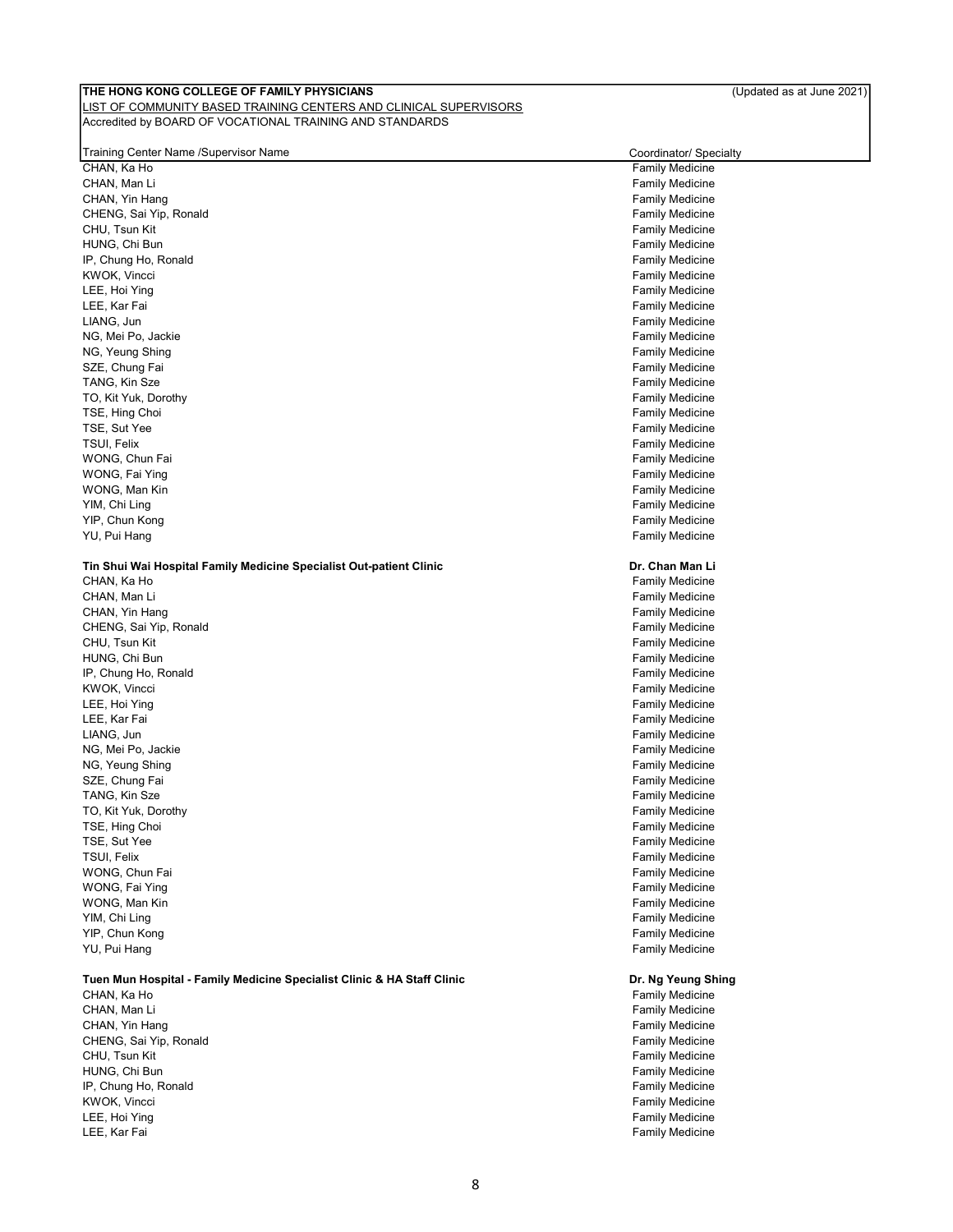#### LIST OF COMMUNITY BASED TRAINING CENTERS AND CLINICAL SUPERVISORS Accredited by BOARD OF VOCATIONAL TRAINING AND STANDARDS

#### Training Center Name /Supervisor Name Coordinator/ Specialty

LIANG, Jun Family Medicine NG, Mei Po, Jackie (1999) and the South American Studies of the Samuel Communist Communist Communist Communist<br>The Family Medicine (1999) and the South American Studies of the South American Studies of Teamily Medicine NG, Yeung Shing<br>SZE, Chung Fai TANG, Kin Sze Family Medicine TO, Kit Yuk, Dorothy **Family Medicine** Contact the Contact of Contact Contact Contact Contact Contact Contact Contact Contact Contact Contact Contact Contact Contact Contact Contact Contact Contact Contact Contact Contact TSE, Hing Choi **Family Medicine Family Medicine** TSE, Sut Yee Family Medicine Contract of the Superintensity of the Family Medicine Contract of the Family Medicine TSUI, Felix **Family Medicine** WONG, Chun Fai **Family Medicine** Chun Family Medicine Chun Family Medicine WONG, Fai Ying Family Medicine Control of the Control of the Control of the Control of Tamily Medicine WONG, Man Kin Family Medicine Control of the Control of the Control of the Control of Tamily Medicine YIM, Chi Ling Family Medicine YU, Pui Hang Family Medicine

#### Tuen Mun Mental Health Centre

CHAN, Cheong Fai **Philipps and Cheonard CHAN, Cheong Fai Psychiatry**<br>CHAN, Kai Tai Psychiatry CHAN, Kai Tai Psychiatry Psychiatry Psychiatry Psychiatry CHAN, Kai Tai CHENG, Chi Wai **Psychiatry** CHENG, Chi Wai **Psychiatry** CHENG, Chi Wai Psychiatry CHENG, Chi Wai Psychiatry CHENG, Chi Wai Psychiatry CHENG, Chi Wai Psychiatry CHENG, Chi Wai Psychiatry CHENG, Chi Wai Psychiatry CHENG, Chi CHIANG, Tin Po **Properties and CHIANG, The Properties and CHIANG**, The Properties and Properties and Properties and Properties and Properties and Properties and Properties and Properties and Properties and Properties and P CHOW, Mun Yun, Gloria **Provident CHOW, CHOW, Mun Yun, Gloria** Psychiatry CHOW, Po Ling, Paulina **Proposed and CHOW**, Policy Psychiatry **Proposed and Psychiatry** CHOW, Suet Yan **Psychiatry Properties** HUNG, Chi Hong, Rommel North American State of the Sychiatry Psychiatry Psychiatry<br>Many Design Design Design Design Design Design Design Design Design Design Design Design Design Design Design LAM, Ming Psychiatry and the contract of the contract of the contract of the contract of the contract of the contract of the contract of the contract of the contract of the contract of the contract of the contract of the c LAM, Pik Ho, Jenny Psychiatry LAM, Pui Yan, Jessica Psychiatry LAM, Siu Man Psychiatry LI, Siu Wah Psychiatry LUI, Sai Yu Psychiatry LUI, Sing Heung Psychiatry and the United States of the Psychiatry Psychiatry Psychiatry SIU, Wei Man, Bonnie Psychiatry TSO, Steve Psychiatry and the extension of the extension of the extension of the Psychiatry Psychiatry Psychiatry TSUI, Chi Fong Psychiatry and the contract of the contract of the contract of the contract of the Psychiatry Psychiatry WONG, Oi Yin, Jessica **Proposition Community Control** Proposition Proposition Proposition Proposition Proposition

#### Wu Hong General Out-patient Clinic

CHAN, Ka Ho جارة المستخدم المستخدم المستخدم المستخدم المستخدم المستخدم المستخدم المستخدم المستخدم المستخدم المستخدم<br>CHAN, Man Li Samily Medicine CHAN, Yin Hang Family Medicine CHAN, Yin Hang Family Medicine CHENG, Sai Yip, Ronald Family Medicine CHU, Tsun Kit **Family Medicine** CHU, Tsun Kit Family Medicine HUNG, Chi Bun Family Medicine Chi Bun Family Medicine Chi Bun Family Medicine Chi Bun Family Medicine IP, Chung Ho, Ronald **Family Medicine Family Medicine** KWOK, Vincci Family Medicine LEE, Kar Fai Family Medicine LIANG, Jun Family Medicine NG, Mei Po, Jackie Family Medicine NG, Yeung Shing SZE, Chung Fai **Family Medicine** Control of the Samuel Control of the Samuel Control of Tamily Medicine Control of the Samuel Control of Tamily Medicine Control of the Samuel Control of the Samuel Control of Tamily Medicin TANG, Kin Sze Family Medicine TO, Kit Yuk, Dorothy **Family Medicine** Contact the Contact of Texas and Texas and Texas and Texas and Texas and Texas and Texas and Texas and Texas and Texas and Texas and Texas and Texas and Texas and Texas and Texas and TSE, Hing Choi **Family Medicine Family Medicine** TSE, Sut Yee Family Medicine<br>TSUI, Felix Family Medicine<br>TSUI, Felix Family Medicine WONG, Chun Fai **Family Medicine** Control of the Control of the Control of the Control of Tamily Medicine Control of the Control of the Control of Tamily Medicine Control of the Control of the Control of the Control of the WONG, Fai Ying Family Medicine Control of the Control of the Control of the Control of Table Table Table Table Table Table Table Table Table Table Table Table Table Table Table Table Table Table Table Table Table Table Tab WONG, Man Kin Family Medicine Control of the Control of the Control of the Control of Tamily Medicine YIM, Chi Ling Family Medicine YU, Pui Hang Family Medicine

Family Medicine Family Medicine

#### Dr. Chan Cheong Fai

#### Dr. Yim Chi Ling

**Family Medicine Family Medicine** Family Medicine Family Medicine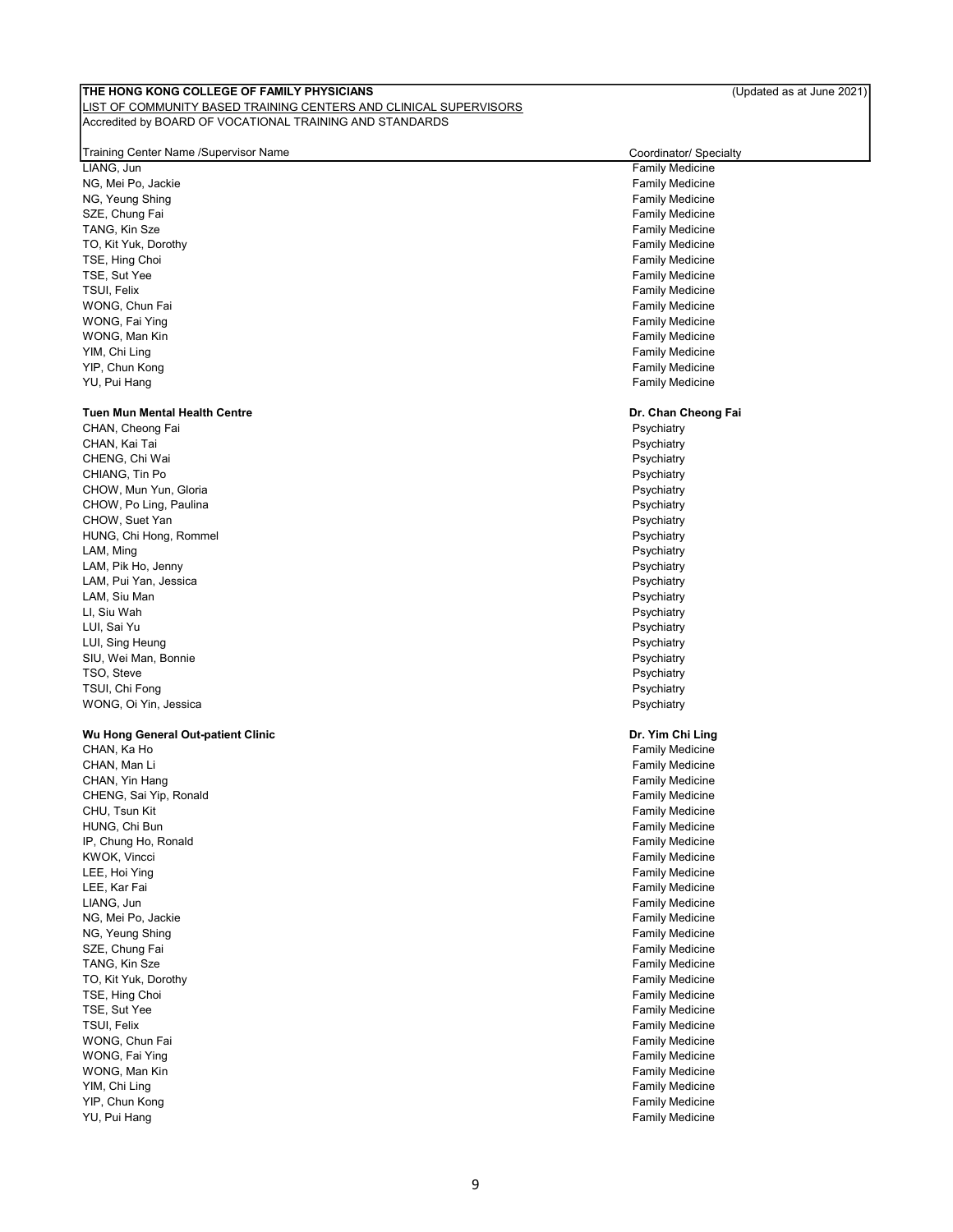#### LIST OF COMMUNITY BASED TRAINING CENTERS AND CLINICAL SUPERVISORS Accredited by BOARD OF VOCATIONAL TRAINING AND STANDARDS

| Training Center Name /Supervisor Name                        | Coordinator/ Specialty |
|--------------------------------------------------------------|------------------------|
| Yan Oi General Out Patient Clinic                            | Dr. Chu Tsun Kit       |
| CHAN, Ka Ho                                                  | <b>Family Medicine</b> |
| CHAN, Man Li                                                 | <b>Family Medicine</b> |
| CHAN, Yin Hang                                               | <b>Family Medicine</b> |
| CHENG, Sai Yip, Ronald                                       | <b>Family Medicine</b> |
| CHU, Tsun Kit                                                | <b>Family Medicine</b> |
| HUNG, Chi Bun                                                | <b>Family Medicine</b> |
| IP, Chung Ho, Ronald                                         | <b>Family Medicine</b> |
| JOR, Hon Man                                                 | <b>Family Medicine</b> |
| KWOK, Vincci                                                 | <b>Family Medicine</b> |
| LEE, Hoi Ying                                                | <b>Family Medicine</b> |
| LEE, Kar Fai                                                 | <b>Family Medicine</b> |
| LIANG, Jun                                                   | <b>Family Medicine</b> |
| NG, Mei Po, Jackie                                           | <b>Family Medicine</b> |
| NG, Yeung Shing                                              | <b>Family Medicine</b> |
| SZE, Chung Fai                                               | <b>Family Medicine</b> |
| TANG, Kin Sze                                                | <b>Family Medicine</b> |
| TO, Kit Yuk, Dorothy                                         | <b>Family Medicine</b> |
| TSE, Hing Choi                                               | <b>Family Medicine</b> |
| TSE, Sut Yee                                                 | <b>Family Medicine</b> |
| TSUI, Felix                                                  | <b>Family Medicine</b> |
| WONG, Chun Fai                                               | <b>Family Medicine</b> |
| WONG, Fai Ying                                               | <b>Family Medicine</b> |
| WONG, Man Kin                                                | <b>Family Medicine</b> |
| YIM, Chi Ling                                                | <b>Family Medicine</b> |
| YIP, Chun Kong                                               | <b>Family Medicine</b> |
| YU, Pui Hang                                                 | <b>Family Medicine</b> |
| Yuen Long Jockey Club Health Centre                          | Dr Wong Fai Ying       |
| CHAN, Ka Ho                                                  | <b>Family Medicine</b> |
| CHAN, Man Li                                                 | <b>Family Medicine</b> |
| CHAN, Yin Hang                                               | <b>Family Medicine</b> |
| CHENG, Sai Yip, Ronald                                       | <b>Family Medicine</b> |
| CHU, Tsun Kit                                                | <b>Family Medicine</b> |
| HUNG, Chi Bun                                                | <b>Family Medicine</b> |
| IP, Chung Ho, Ronald                                         | <b>Family Medicine</b> |
| KWOK, Vincci                                                 | <b>Family Medicine</b> |
| LEE, Hoi Ying                                                | <b>Family Medicine</b> |
| LEE, Kar Fai                                                 | <b>Family Medicine</b> |
| LIANG, Jun                                                   | <b>Family Medicine</b> |
| NG, Mei Po, Jackie                                           | <b>Family Medicine</b> |
| NG, Yeung Shing                                              | <b>Family Medicine</b> |
| SZE, Chung Fai                                               | <b>Family Medicine</b> |
| TANG, Kin Sze                                                | <b>Family Medicine</b> |
| TO, Kit Yuk, Dorothy                                         | <b>Family Medicine</b> |
| TSE, Hing Choi                                               | <b>Family Medicine</b> |
| TSE, Sut Yee                                                 | <b>Family Medicine</b> |
| TSUI, Felix                                                  | Family Medicine        |
| WONG, Chun Fai                                               | <b>Family Medicine</b> |
| WONG, Fai Ying                                               | <b>Family Medicine</b> |
| WONG, Man Kin                                                | <b>Family Medicine</b> |
| YIM, Chi Ling                                                | <b>Family Medicine</b> |
| YIP, Chun Kong                                               | <b>Family Medicine</b> |
| YU, Pui Hang                                                 | <b>Family Medicine</b> |
| Nature: Others()                                             |                        |
| Hong Kong Polytechnic University - University Health Service | Dr. Wong Ho Cheong     |

KWONG, Ho Tak Family Medicine LO, Sze Mon, Dana Family Medicine WONG, Ho Cheong

Jockey Club Tin Shui Wai Community Health Centre CHUNG, Tze Nang, John Family Medicine CHUNG, The Nang John Family Medicine

Dr Tang Shao Fen, Joyce